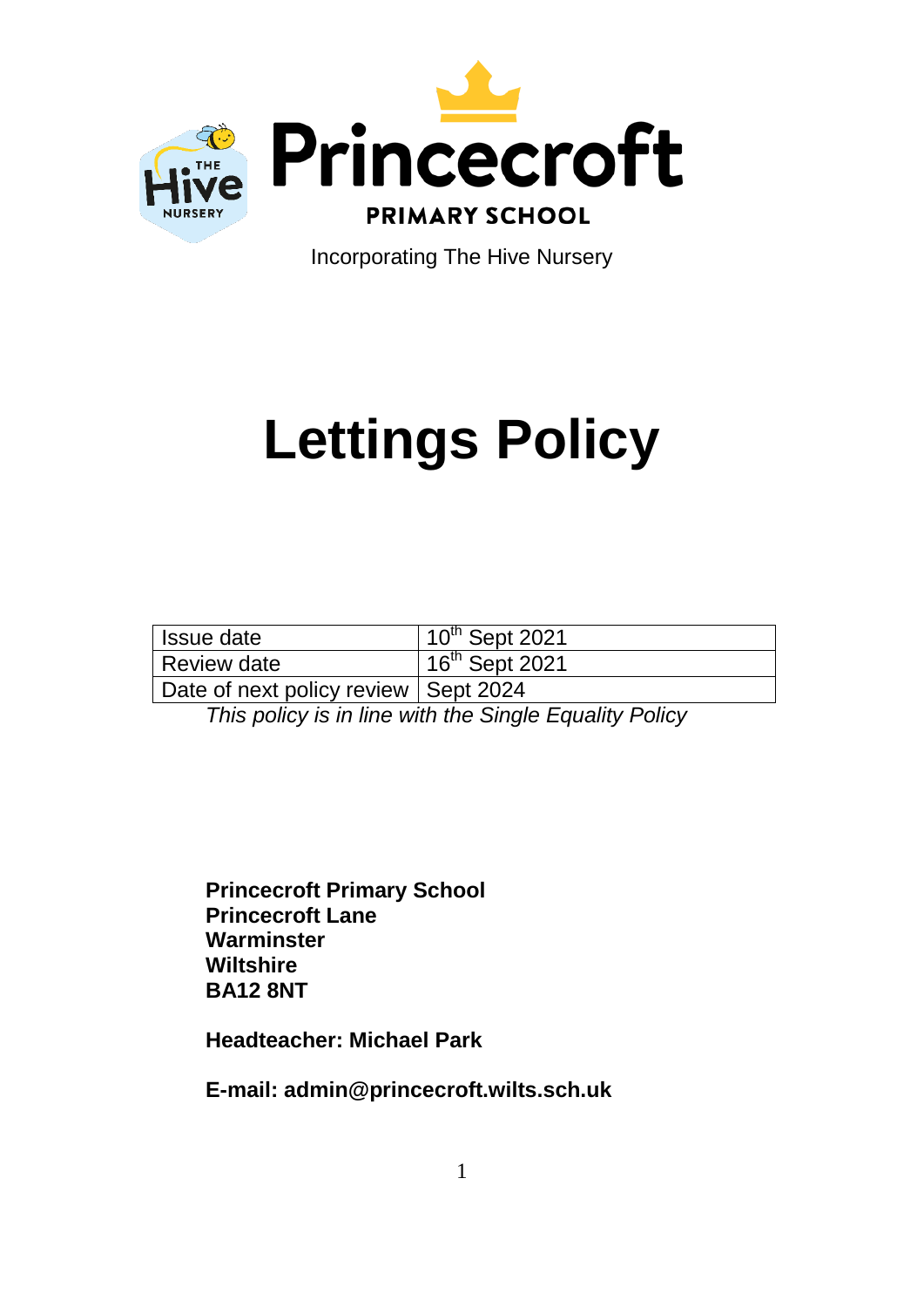**Princecroft Primary School is committed to excellent safeguarding. All clubs and private regular hirers must have an appropriate child and vulnerable adult safeguarding policy in place, and/or appropriate DBS checks. The School will request to see evidence before any lettings agreements are issued.**

## **1. Policy objectives**

The policy objectives are:

- that school premises represent a significant capital investment and should be fully utilised;
- are a valuable community resource; belief
- educational usage; educational premises constitutes a natural priority
- that a profit margin would be welcome when derived from private or commercial usage but is not the objective when facilitating educational activity by designated users;
- we are in receipt of public money which is for a clearly designated purpose.

## **2. Priority Usage**

The governors have agreed the following categories of priority user:

- Statutory users school based activities during normal school hours (8.00am  $-6.00$ pm $)$
- Private users youth and adult organisations
- Commercial users

Lettings charges are *Appendix A* ( Available from the School Office)

### **3. Administration of Lettings**

**General:** The governors have delegated the authority to accept applications for hire to the following persons – Headteacher, and Business Manager.

**Variations:** The Headteacher/Business Manager may vary the terms and conditions under which the school premises are hired to either individuals or organisations but in no case should energy (lighting, heating) costs be ignored. All hirings which do not make a profit must be cost neutral.

### **4. Lettings documentation**

All formal hiring of the school premises, including those for which no charge is made, shall be properly documented. All hirers will be given a copy of the Terms and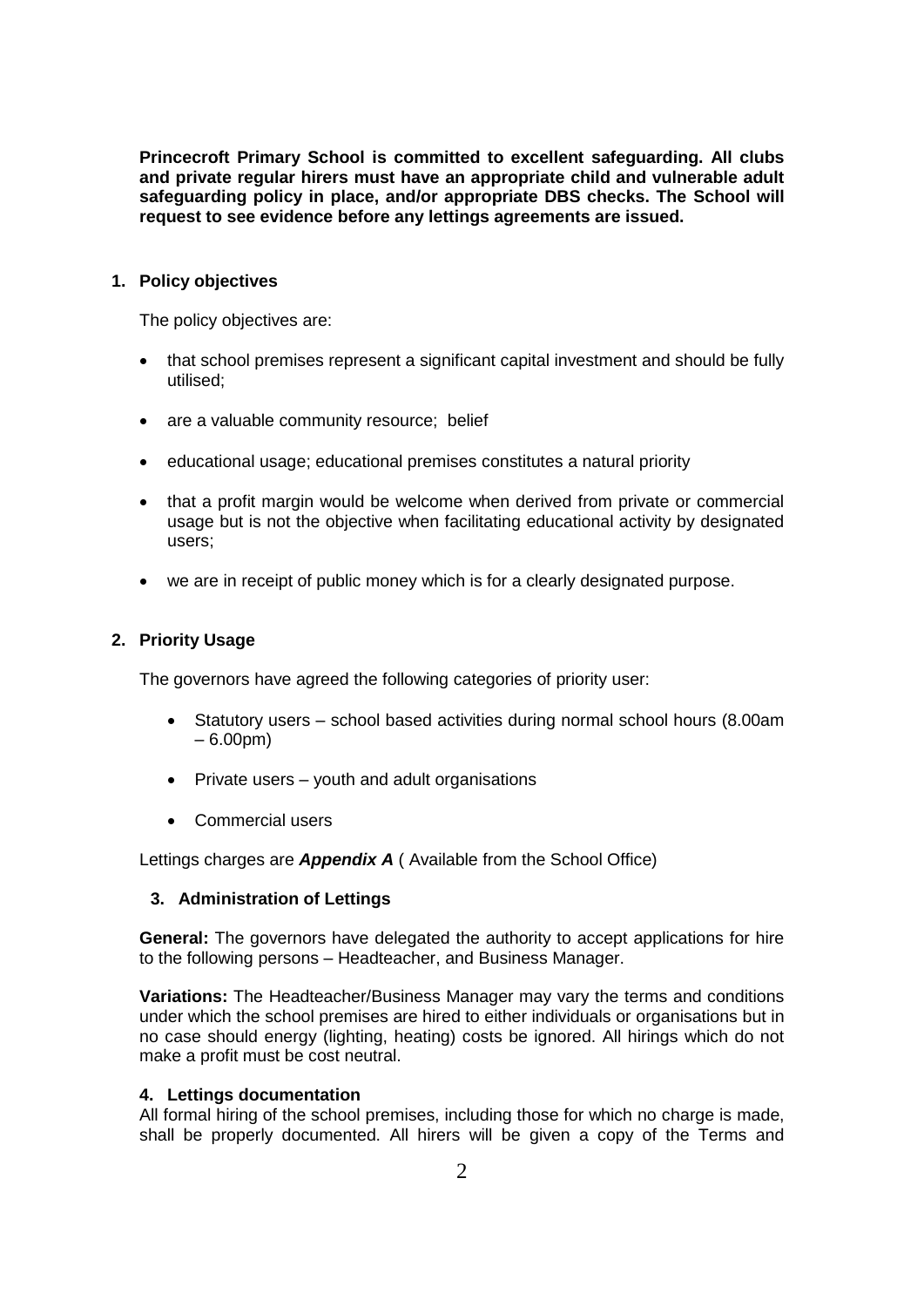Conditions of Lettings (*Appendix B*) and must complete a lettings hire agreement (*Appendix C*). A quotation form (*Appendix D*) will be attached to the invoice or forwarded to the hirer for checking before the let commences. The Lettings Hire Agreement and Terms and Conditions of Lettings are contracts which the governors may enforce at law.

### **5. Scale of charges**

In determining the scale of charges (see *Appendix A*), the governors have followed the principles set out below:

- Statutory users will not be charged.
- Private users will be charged a nominal cost to cover cleaning, caretaking and security, energy, wear and tear and administration.
- Commercial users will be charged at the commercial rate
- There will be parity of treatment for similar users.
- The overall cost of letting school facilities will be recovered from users.

For the purpose of charging, the Headteacher and Business Manager are empowered to determine to which group any particular individual or organisation belongs. The basis of charging will be determined by the purpose for which the letting is arranged.

#### **6. Value Added Tax**

The governors are constrained by law to apply VAT to all transactions where this is appropriate. Currently the School is not VAT registered.

#### **7. Minimum charges and deposits**

The minimum hire period will be one hour for all facilities.

The governors reserve the right to request a deposit over and above the hiring charge as a surety against damage to the premises (including any equipment) or the premises being left in an unacceptable condition necessitating their incurring additional cost for cleaning, caretaking or other expenses.

#### **8. Cancellations**

Governors will seek to recover any costs incurred by the school which are unavoidable and result directly from the cancellation of a letting. Details of the charges are shown in the scale of charges (*Appendix A*). Where facilities are not used application for a refund will be considered after the deduction of such costs.

#### **9. Payment methods**

The governors are mindful of their responsibilities in safeguarding the school from bad debt. The school invoices customers and accepts payments by cheque or BACS. One- off bookings are paid in advance and all other bookings either monthly or termly.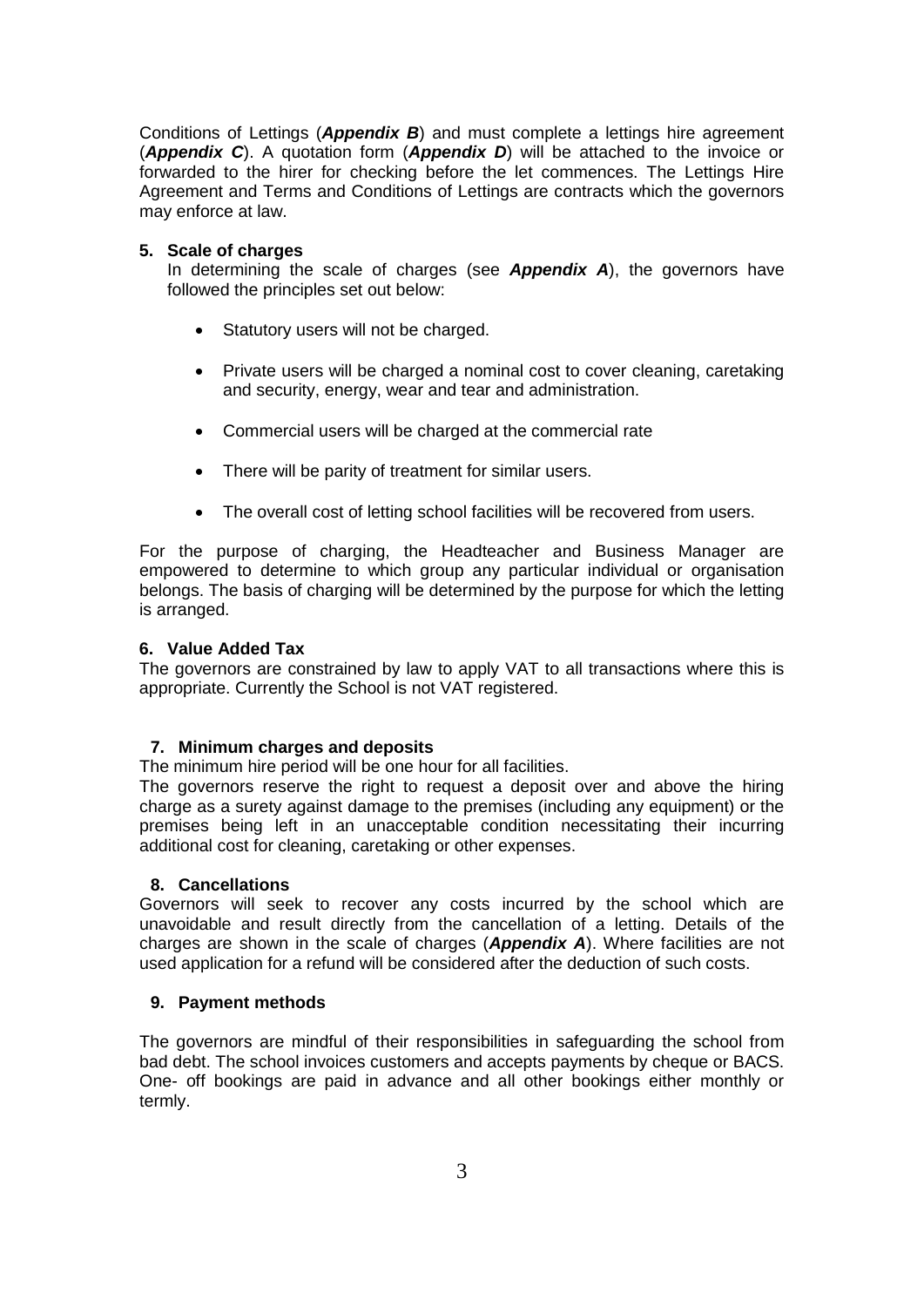## **10. Extension of credit**

The governors will allow where appropriate the extension of credit to bona fide local organisations and individuals where they are satisfied that these are creditworthy. In all cases governors reserve the right to withdraw credit facilities where prompt payment is not received. The governors have chosen to delegate the approval of credit facilities to the Headteacher/Business Manager who will maintain a record for the guidance of the Finance Assistant. The school's standard payment terms of 30 days from the date of invoice will apply in all cases.

## **11. Security**

The governors will not normally insist upon continuous caretaking presence. However they reserve the right and delegated power to the Headteacher/Business Manager to insist upon caretaking presence where in his/her view the nature of the hiring may leave the school vulnerable to theft or damage.; in such instances the cost of this shall be included in the hire charge.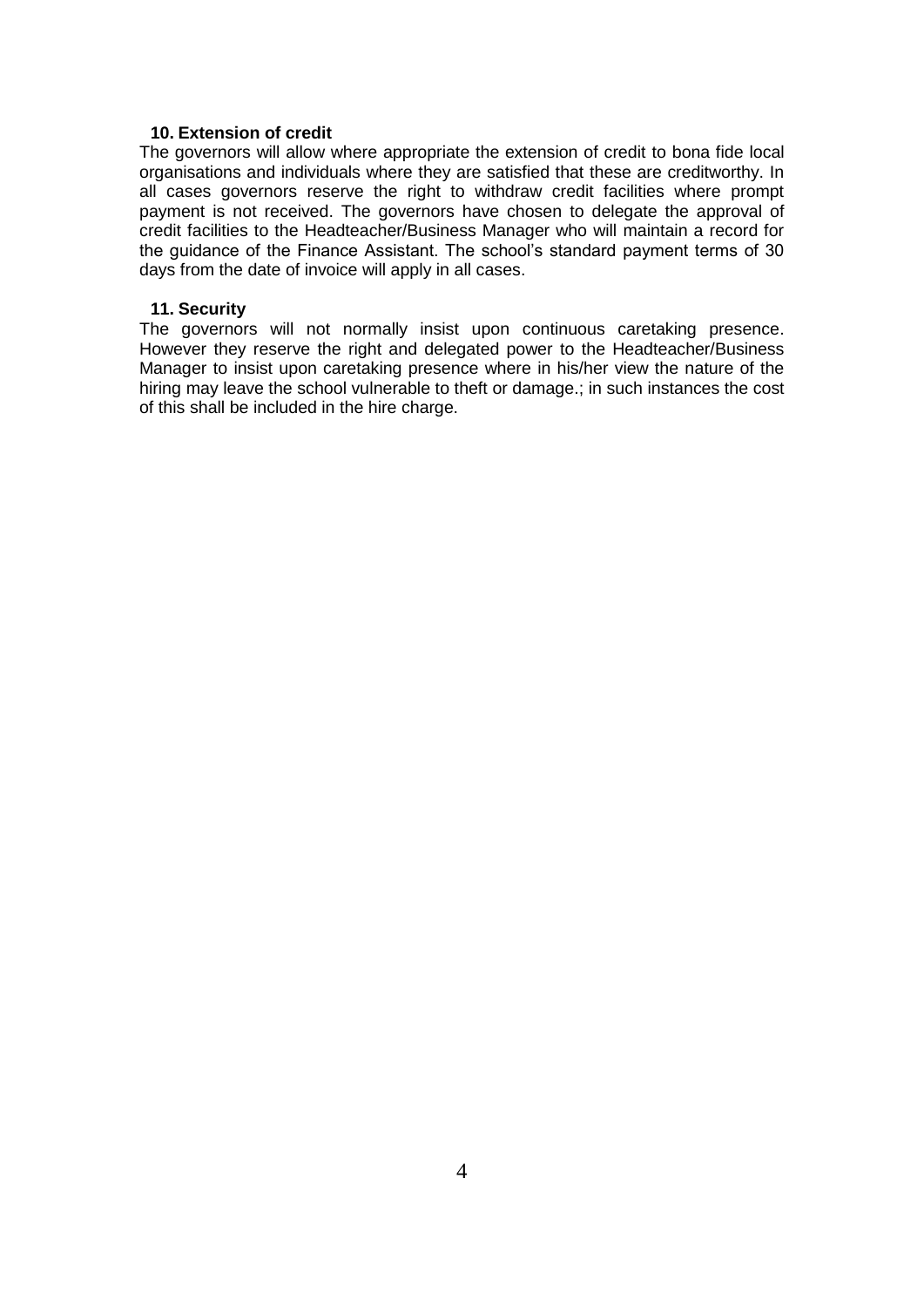

# *APPENDIX A*

# **SCALE OF CHARGES FOR THE LETTING OF SCHOOL PREMISES**

| Room/Area            | <b>Private Users</b><br>(youth and adult<br>organisations) - per hour | Commercial users - per<br>hour |
|----------------------|-----------------------------------------------------------------------|--------------------------------|
| <b>Whole school</b>  |                                                                       |                                |
|                      |                                                                       |                                |
| <b>Sports Hall</b>   |                                                                       |                                |
| <b>Playing field</b> |                                                                       |                                |
| <b>Training room</b> |                                                                       |                                |

All charges are per hour and do not include additional items such as keyholding, hire of equipment, use of kitchen facilities and catering.

Caretaking and keyholding outside core time charged at:

| Monday - Friday after 7pm | Per hour/Part of hour £ |
|---------------------------|-------------------------|
|                           |                         |

Weekends and Bank Holidays Per hour/Part of hour £

Cancellation charges will be levied if caretaking and cleaning costs are incurred. Cancellations must be notified by 9.30am on the day of hire and 12.00 noon Friday for weekends.

Princecroft Primary School (including the grounds) is a non-smoking/non-vaping site.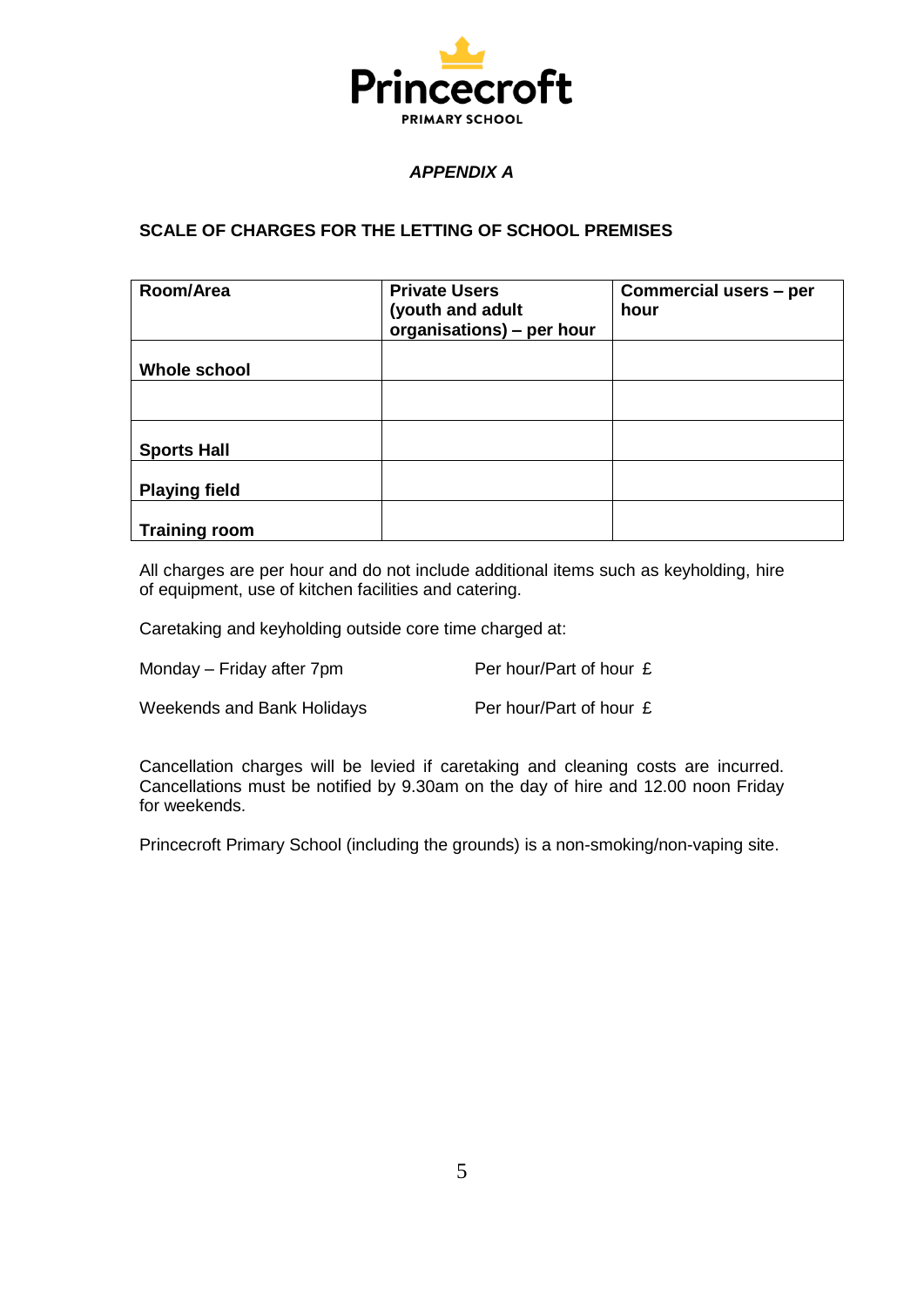## *Appendix B*

## **Terms and Conditions of Lettings**

## **A. General**

- 1. Educational and other statutory requirements take precedence over any other use.
- 2. Premises are let as they normally stand, and no alterations or additions shall be made to lighting, heating or any furniture and fittings without the consent of the Governors or the person to whom the control of lettings has been delegated.
- 3. The hirer shall not sub-let the hired premises or any part thereof and in the event of this condition being breached or any threat thereof then the hiring will stand cancelled, the charges forfeited and the hirer and sub-hirer excluded from the hired premises.
- 4. Stage lighting shall not normally be used unless special consent is given and a competent operator is provided. Governors may wish to make a separate charge for this use.
- 5. All passageways, stairs and exits to which the public has access shall at all times be kept free from obstruction.
- 6. Posters and placards will not normally be permitted on the premises except by prior consent of the Governors or the person to whom the control of lettings has been delegated.
- 7. No bolts, screws, nails or tacks or any adhesive fastenings shall be used to fix anything to the wall or for any other purpose.
- 8. No article of any inflammable or explosive character or any article producing an offensive smell or any oil, electric, gas or other engine shall be brought into the accommodation.
- 9. Access to the school's IT resources including the internet may only be made via the guest network and all users must thereby agree to the school's acceptable use policy.
- 10. Any electrical equipment brought onto the site for use during the letting is to have been PAT tested within the past two years.
- 11. Smoking is not permitted anywhere on the school site.
- 12. The hirer shall be responsible for the maintenance of good order and behaviour during the letting. No intoxicating liquor shall be sold supplied or consumed on the premises without the previous consent of the Governors or the person to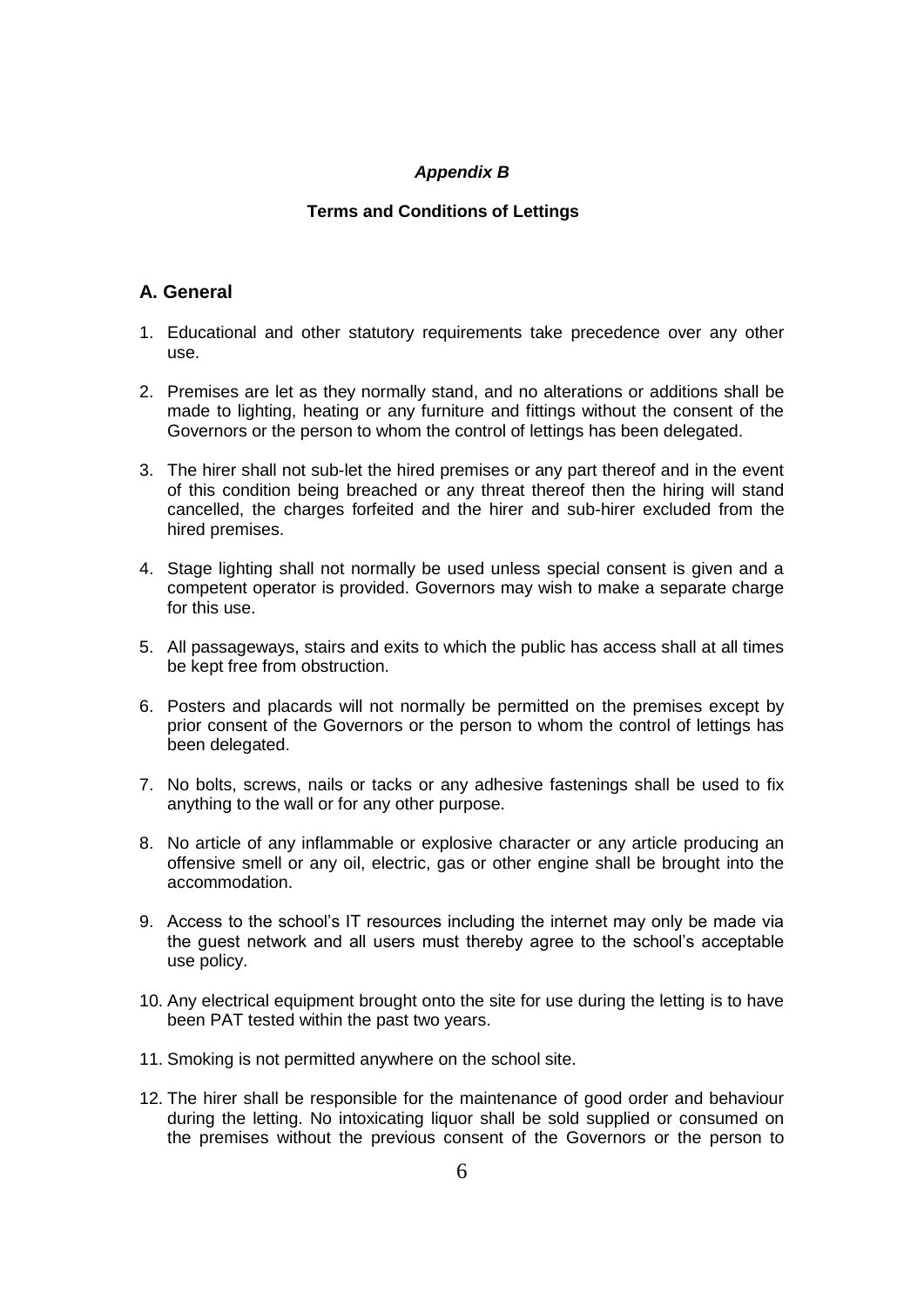whom the control of lettings has been delegated, and, if appropriate, the Licensing Authority.

- 13. The school kitchen may only be used with the consent of the school and if deemed necessary by the Headteacher/Business Manager, the attendance of a representative of the school during the letting. Any charges for the use of the Kitchen will be added to the basic lettings charge agreed by the Governors.
- 14. Attention is directed to the Childrens and Young Persons Act 1933 Section 12 (1), which provides that when the number of children attending an entertainment exceeds one hundred, it should be the duty of the person providing the entertainment to provide an effective corps of properly instructed stewards to see that the number of the children attending does not exceed the proper capacity of the building, and to take all other reasonable precautions for the safety of the children.
- 15. Hirers are still liable for the cost of the letting if a booking is cancelled after 9.30 a.m. on the day of the letting or, for a weekend letting, after 12.00 noon on the Friday preceding the weekend of the letting.
- 16. Consent to the use of the grounds may be withheld if the Governors consider the condition of the grounds are such that additional use may result in the inability of the school to provide sufficient playing space to provide for curricular use in accordance with the Standards for School Premises Regulations.
- 17. Floors of Assembly Halls, Sports Halls, Drama Halls and Gyms are used for pupils' physical education and no substance is to be applied to the floors to prepare them for dancing.
- 18. No footwear liable to damage floors and floor coverings should be worn in the school buildings.
- 19. If a piano is hired, the only one to be used is that indicated by the Governors or the person to whom the control of lettings is delegated.
- 20. Dogs, other than assistance dogs for the disabled, shall not be allowed on school premises.

## **B. Safeguarding and Child Protection**

The Hirer should have clear safeguarding and child protection policies and procedures in place which comply with current Government guidance from the DfE. The Hirer will liaise with the school in the event of any concerns arising about safeguarding children or child protection. The school may require sight of such policies and procedures before accepting any booking of facilities.

#### **C. Fire and Safety Precautions**

**1.** The hirer must have a working mobile phone available during the hire and should be aware of the position of accessible telephones, escape routes, fire alarms, fire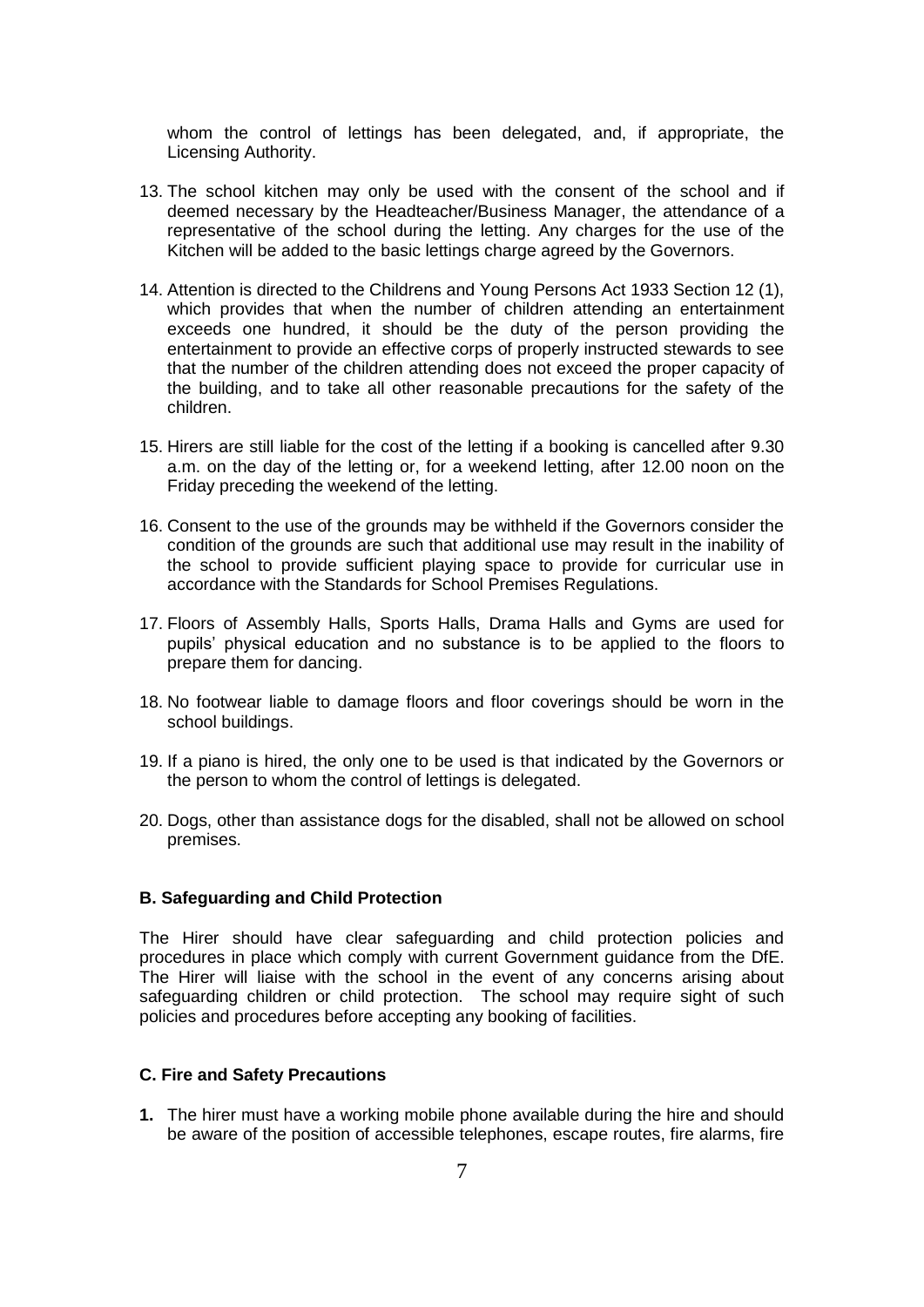fighting equipment, and the arrangements for emergency assembly areas. Organisers of any activity must also ensure that, as far as possible, an accurate list of those present is available as a roll call in case of fire.

- **2.** Before using the premises hirers are responsible for checking, and Head and Governors for ensuring, that:
	- Escape routes are unlocked and unobstructed internally and externally and that all doors are easily and immediately operable from the inside
	- Safety lighting is working satisfactorily
	- Seating and gangways are arranged in accordance with safety rules
	- Fire fighting equipment is available for immediate use
	- The maximum permitted number to be admitted is not exceeded
	- The hirer is familiar with the layout of the building
- **3.** In the event of a fire the person in charge of the hired premises is responsible for the calling of the Fire Brigade when the alarm sounds.
- **4.** If there is a fire, or the fire alarm sounds, everyone should leave the building by the nearest exit ensuring that all doors are closed after they have been passed through. As part of their evacuation strategy the hirer should make a reasonable sweep of the area within their jurisdiction as long as this does not expose them to any additional hazards or unduly delay the evacuation. All persons should go to the designated assembly area where a check on those present should be carried out – either by using the list of attendees or by individual enquiry. No-one should be allowed to re-enter the building until authorised by the Senior Fire Officer present.
- **5.** Use of fire extinguishers by hirers is only permitted by those with adequate training in the use of extinguishers. Care should be taken to ensure that the type of fire extinguisher is appropriate for the fire involved. However, fire fighting is always secondary to safety of life.
- **6.** After the letting the responsible person, whether the caretaker or another authorised person, will check there are no apparent fire risks. At the end of the letting hirers should therefore ensure that all electrical appliances, gas and water taps are turned off, and that isolating switches, where installed, are off. Doors and windows should be closed and any special fire instructions adhered to.

### **D. Damage to Property**

- **1.** The Hirer shall repay to the Governors any additional costs, whether for staff or premises, resulting from the misuse and/or damage of the premises and/or grounds resulting from their use by the hirer before, during or after the period of hire if in relation to or because of the hiring.
- **2.** The costs of reinstating grounds or reinstating or replacing any part of the premises or any property in or on the premises and grounds which shall be damaged, destroyed, stolen or removed will be certified by a member of the Royal Institute of Chartered Surveyors whose certificate shall be conclusive.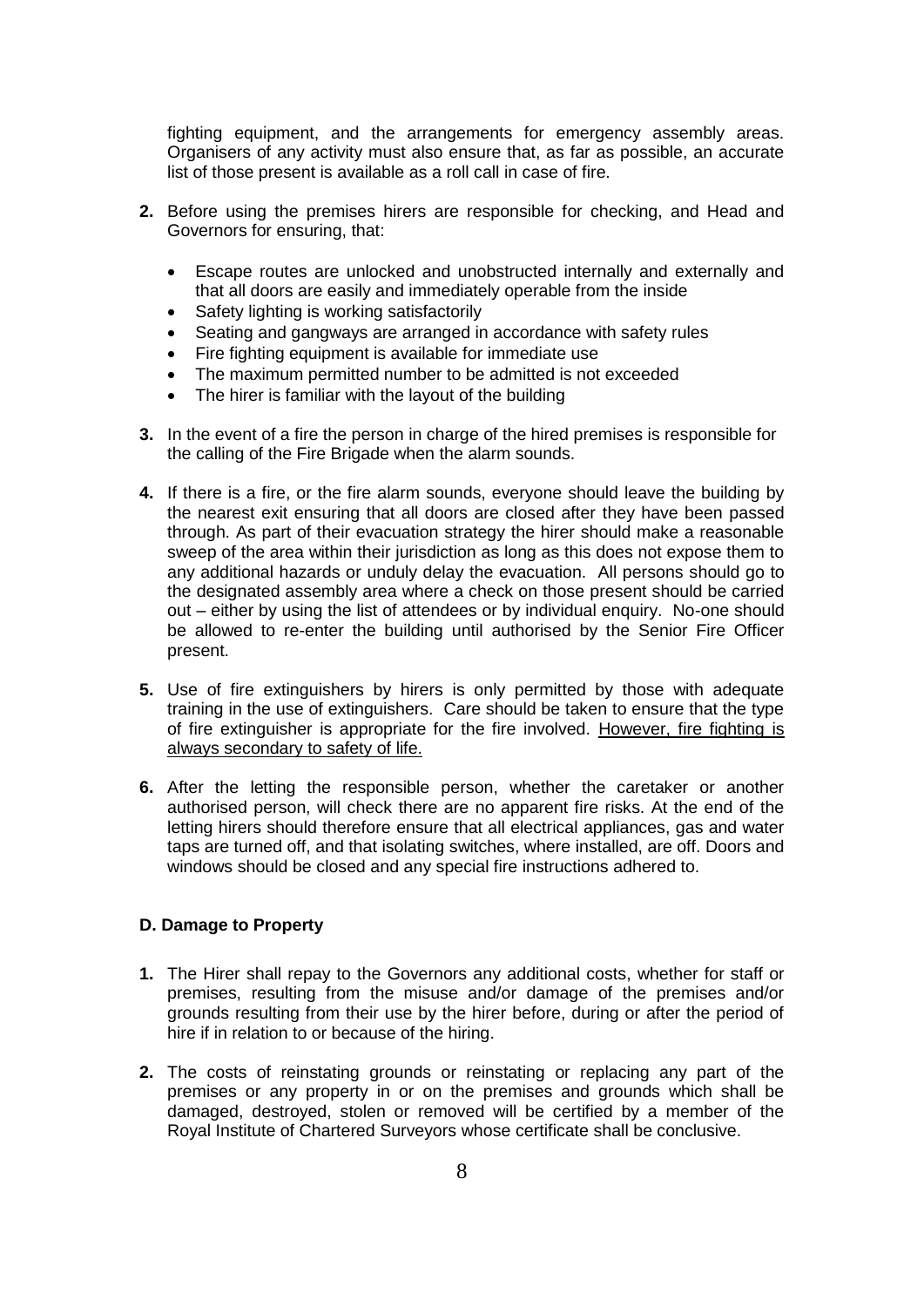## **E. Indemnity**

- **1.** Hirers shall indemnify the Governors against all claims, demands, actions or proceedings in respect of goods or clothing or of the death or injury of any person which shall occur during, before or after the period of hire if in relation to or by reason of the hiring. Provided always that this indemnity shall not apply in the event of any negligence on the part of the Governors or Local Authority, their agents or employees, or any defects in the premises or of an act of God or the Queen's enemies.
- **2.** The school ensures that the school premises are insured. However it is the responsibility of all non-school school hirers to ensure that the activity is suitable insured (this being public liability insurance of  $£1$  million). The school may ask for sight of such insurance cover before confirming a booking. Smaller groups may use the facilities without the specified public liability insurance with the understanding that they are responsible for their individual groups and sign a disclaimer. However if the Headteacher or Business Manager assess the hirer's proposed activity to constitute an unacceptable risk, then the hire application will be refused even if the hirer has signed the disclaimer)
- **3.** Premises shall not be used for any unlawful purpose and there shall be deemed to be implied on the part of the hirer an undertaking with the Governors strictly to observe all statutory provisions and regulations imposed by the Justices of the Peace applicable to any letting, and to indemnify the Governors and the Local Authority, their agents and employees from all penalties, damages and costs which they may incur in consequence of a breach or default in complying with such provisions.
- **4.** The hirer shall indemnify the Governors against all claims, demands actions or proceedings arising out of the infringement of copyright, etc during the period of hire.
- **5.** The hirer shall be responsible for ensuring that appropriate licensing requirements are met in respect of a letting at which charges are made for admission and musical works are to be performed vocally, instrumentally or mechanically (see below).

## **F. Right of Entry**

**1.** The Head, Governors, Director of Childrens Services and persons authorised by them, shall have free access to the hired premises in the pursuance of their duties and instructions must be given by the hirer for their admission.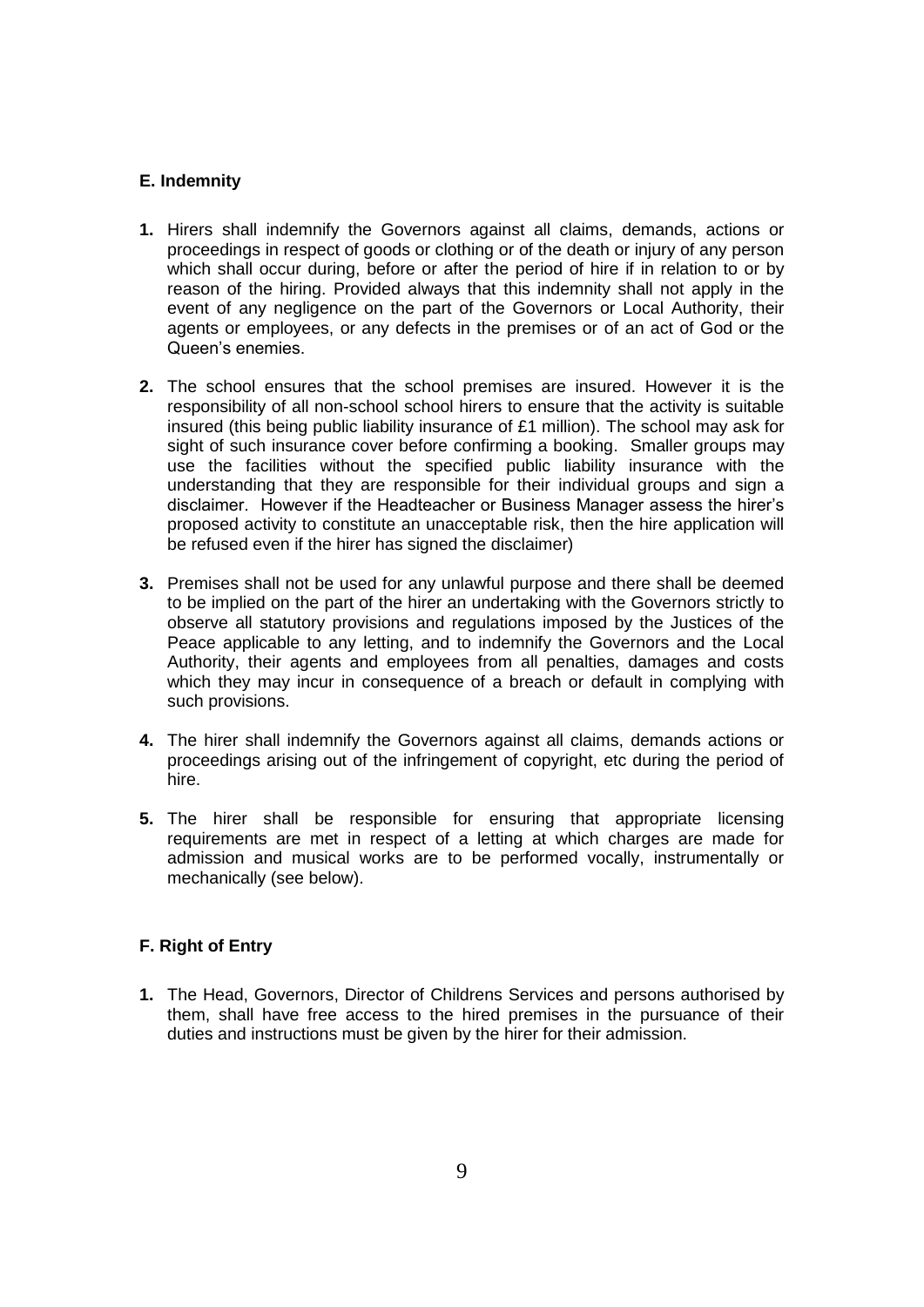## **G. Failure to Observe Conditions**

- 1. If the hirer shall fail to observe or ensure the observance by others of the provisions of these Terms and Conditions and any Notes attached to them, the Governors may without notice end the hirer's rights under the agreement, and require the immediate vacation of the premises and/or grounds.
- 2. Such a termination shall not release the hirer from any of the obligations under the agreement or affect any right which the Governors may have under the agreement or otherwise and the Governors shall be entitled to retain any money paid as a deposit and to sue for any balance outstanding.

## **H. Responsibility for Property**

- **1.** The Governors shall not be responsible for goods, materials, clothing, etc., brought into or left in the building by the hirer or persons acting on his behalf.
- **2.** Cars are parked on the school premises at the owners' risk.

## **I. Statutory Requirements**

- **1.** Public music, singing and dancing can only take place in premises that have a Premises Licence, available from the Licensing Officer at the Council. Public performances are defined as those to which members of the general public have free access; normally on payment of an entrance fee. Hirers must ensure they obtain such a licence if necessary and that they observe the conditions therein. Amongst other things there will be conditions limiting the hours during which such performances can take place and on the maximum number of persons who can be present in the licensed accommodation. The licence must be shown to the Headteacher or Business Manager before the event takes place.
- 2. Public performances of stage plays, etc., can only take place in premises that have a Premises Licence. Hirers should ascertain whether the premises concerned have such a licence and what its conditions are, particularly in respect of maximum size of audience and seating arrangements. The licence must be shown to the Headteacher or Business Manager before the event takes place.
- 3. Intoxicating liquor cannot be sold on the premises unless the hirer or person providing the bar facilities has obtained a Temporary Events Notice (TENS). Such a notice must be shown to the Governors representative – normally the Headteacher or Business Manager - before the letting starts. The bar must be placed where young persons under the age of 18 cannot normally gain access. Should such access occur, all liability for any consequences of whatever sort shall be with the hirers.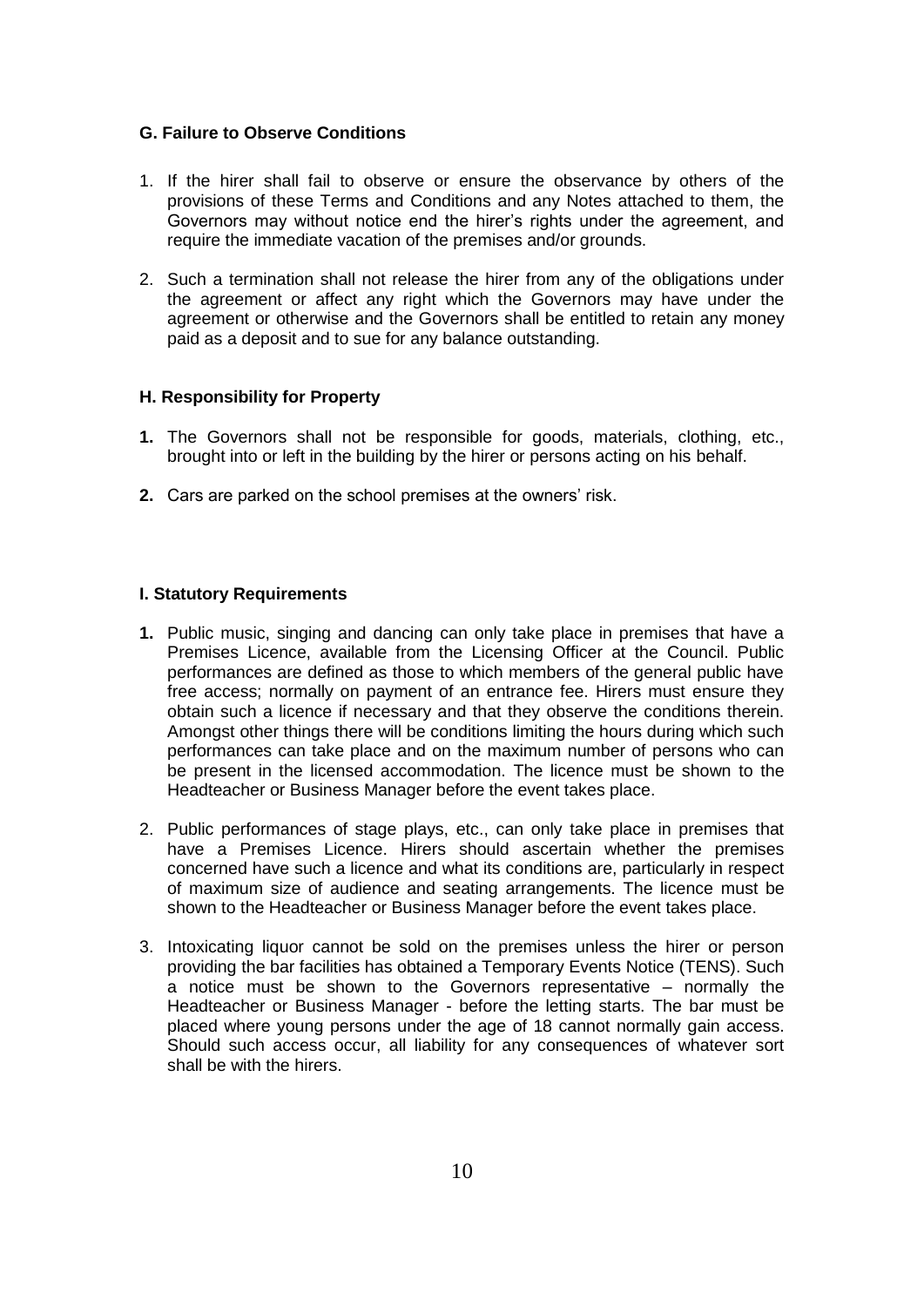

# **APPLICATION FOR HIRE OF SCHOOL PREMISES**

Please complete this form and return to the School Office at Princecroft Primary School. A quotation will then be forwarded to you.

| Name of organisation                                                                        |  |
|---------------------------------------------------------------------------------------------|--|
| Contact's name                                                                              |  |
| Address                                                                                     |  |
| Position in organisation                                                                    |  |
| Phone number                                                                                |  |
| Email address                                                                               |  |
| Facilities required                                                                         |  |
| Date                                                                                        |  |
| Time (from & to)                                                                            |  |
| Any other requirements<br>(eg: catering, special<br>equipment, seating<br>arrangements etc) |  |

I wish to hire the premises as detailed above.

I have received a copy of the terms and conditions of hire and I agree to abide by them.

I agree to pay all charges which may be due.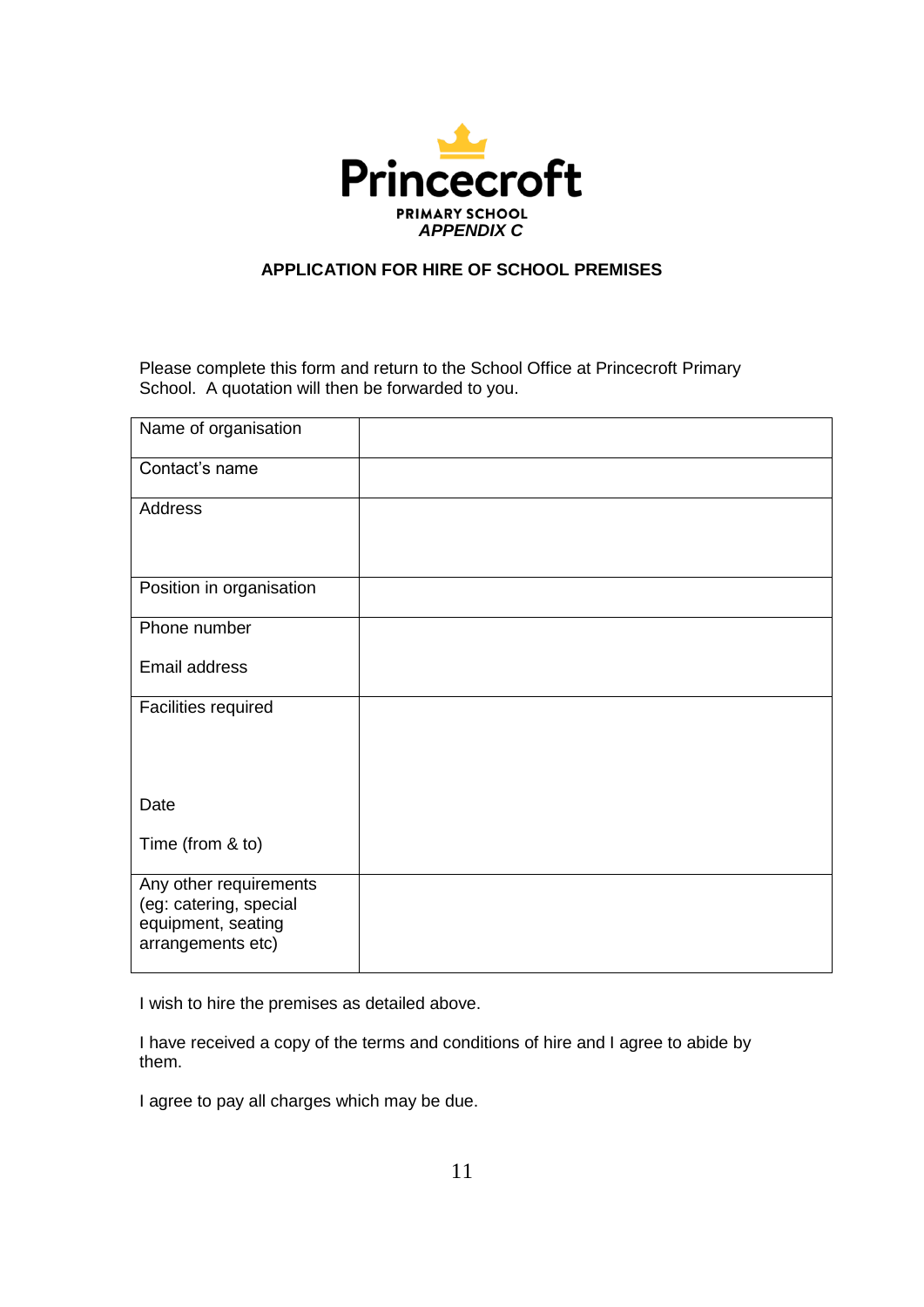I acknowledge that all clubs and regular private hirers must have an appropriate child and vulnerable adult safeguarding policy and/or appropriate DBS checks in place. (Please provide evidence of this)

|  | Copy attached |
|--|---------------|
|--|---------------|

I confirm that the above named organisation has appropriate insurance cover (£1 million indemnity)

Copy attached

(If the organisation does not have this in place, please sign the Liability Disclaimer Form at the bottom of this form)

I confirm that the intended use of the premises will not include any activity which requires a licence: YES/NO (please circle as appropriate)

NB If you have circled 'No', please refer to Section I, points 1-3, of the Terms and Conditions of Lettings document, and make arrangements to secure the appropriate licence/s before the intended event.

|                                                                      | Date |
|----------------------------------------------------------------------|------|
| Letting considered and agreed/refused on behalf of the Governors by: |      |
|                                                                      |      |

-----------------------------------------------------------------------------------------------------------------

### **Princecroft Primary School Liability Disclaimer Form**

I………………………………………………………………………………hereby sign this

liability disclaimer form on …………………………………(date).

I acknowledge that I (as the representative of the above organisation) am responsible for my own safety and the safety of others whilst hiring the school premises without the required £1,000,000 public liability insurance.

I agree not to bring any claim against the school or its officers (except in the event of their negligence).

(The School ensures that the school premises are insured. However it is the responsibility of all non-school hirers to ensure that the activity is suitably insured ie: £1 million public liability indemnity cover. In addition if the Headteacher or Business Manager assess the hirer's proposed activity to constitute an untenable risk, then the hire application will be refused even if the hirer has signed the above disclaimer)